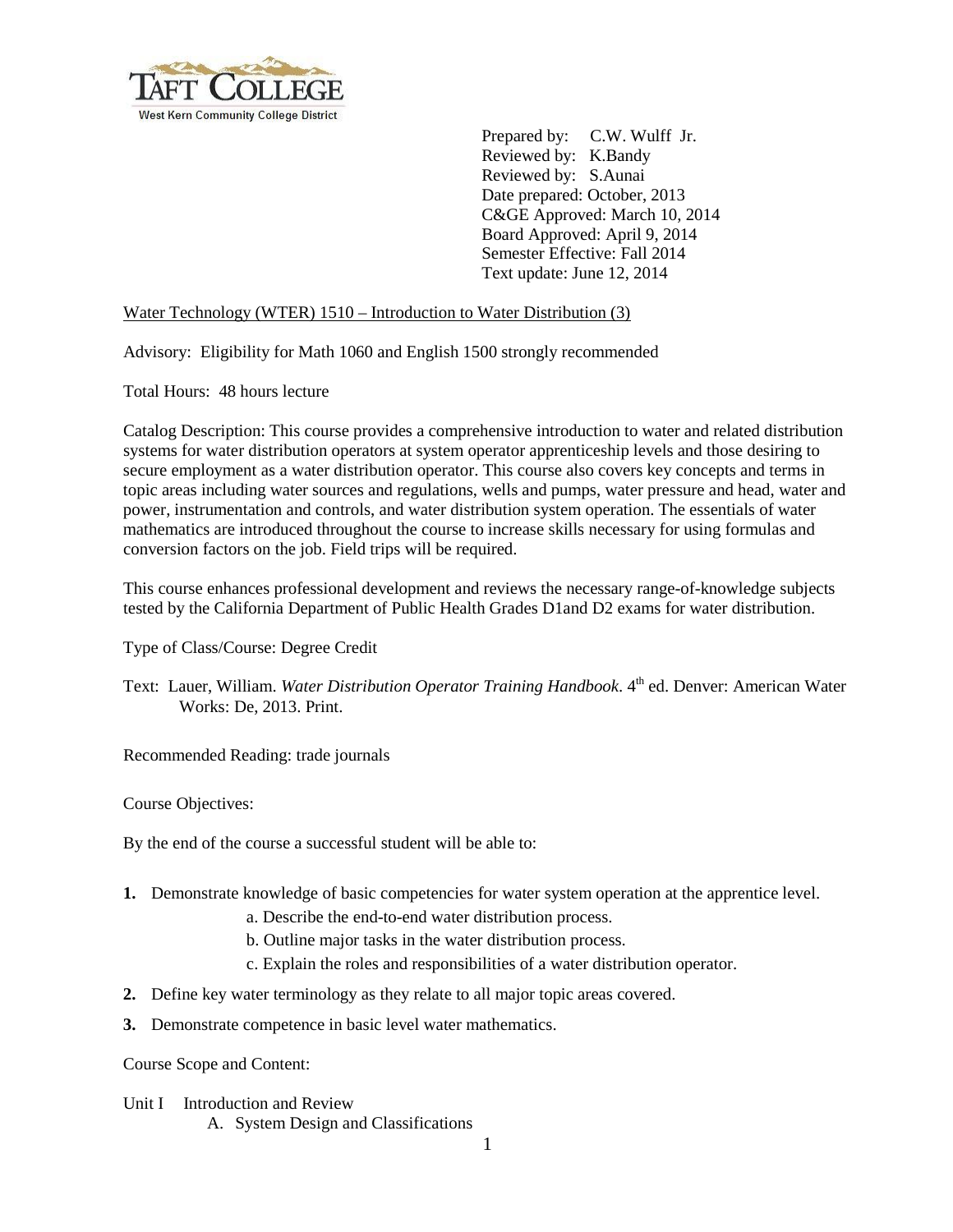

West Kern Community College District

- B. Regulatory History
	- a. Introduction to Federal and State Drinking Water Regulations
	- b. Regulatory Compliance Issues
- C. Public Water Systems
	- a. Types and Designs
- Unit II Sources of Supply, Watershed Management, and Water Rights
	- A. Groundwater vs. Surface Water
	- B. Global Supply and Characteristics
	- C. Hydrologic Cycle
	- D. Wellhead Protection
	- E. Groundwater Concerns and Terms
	- F. Hardness and Iron/Manganese
	- G. Groundwater Operations & Maintenance (O&M)
	- H. Types, Construction, and Development of Wells
	- I. Definitions and Terms
	- J. Point Source vs. Non-Point Source Pollution/Contamination
	- K. Watershed Basins and Their Management
	- L. Surface Water Source Issues
	- M. Reservoir Management
	- N. Basic Water Rights

Unit III Pipes, Materials, Applications, and Joints

- A. Pipe Materials, Applications, and Characteristics
- B. Engineering Standards and Associations
- C. Pipe Classifications and Characteristics
- D. Types of Breaks
- E. C-Factor and Friction Loss Factors
- F. Common Issues
- G. Types of Joints and Applications
- Unit IV Pipe Installation
	- A. Pipeline Project Preparation, and Safety
	- B. Common Terms
	- C. Advanced Trenching and Issues
	- D. Soil Types
	- E. Backfilling
	- F. Leak Testing and Site Restoration

Unit V Valves, Hydrants, Service Lines, and Water Storage

- A. Classifications, Types, and Applications of Valves
- B. Other Appurtenances Including Service Lines and Materials
- C. Common Classification and Styles of Hydrants
- D. Primary Uses of Hydrants
- E. Common Hydrant Operations and Issues
- F. Water System Storage Purposes, Types, and Issues
- Unit VI Water Quality
	- A. Water Quality Safeguards
	- B. Terms
	- C. Water Molecule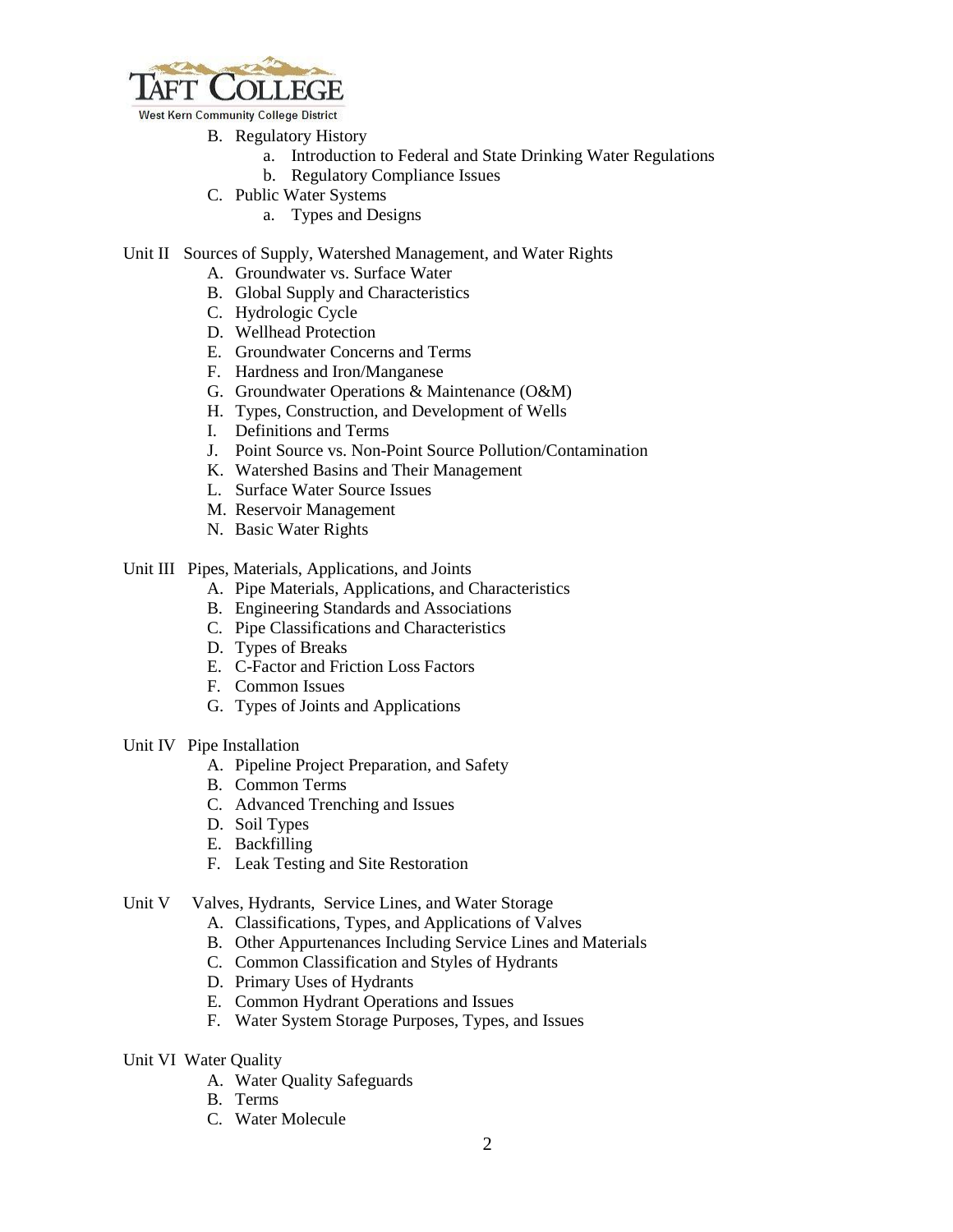

**West Kern Community College District** 

- D. Safe Drinking Water Act (SDWA) and Terms
- E. WQ Contaminants
- F. Disinfection
	- a. Types, Processes, and Applications
- G. Disinfectant/Disinfection Byproducts (D/DBPs)
- H. Alternative Disinfections Options
- I. Basic Chemistry and Microbiology
- J. Water Quality Sampling and Analyses
- K. Fluoride
- L. Chemical Processes
- M. Microbial
- N. Health Risks

Unit VII Cross Connection Control (CCC), Corrosion, Meters, and O&M

- A. CCC Types
- B. Backflow Conditions
- C. Diseases and Chemicals
- D. Backflow Prevention Measures, Devices, and Applications
- E. Corrosion Types and Prevention Options
- F. Corrosion Issues and Indicators
- G. Intent and Purpose of Meters
- H. Tapping
- I. Classification of Meters
- J. Common Meter Issues
- K. Flushing Programs
- L. Cavitation and Water Hammer
- M. Pipeline Rehabilitation
- N. Pipeline Leaks and Leak Audits
- O. Emergency Repairs

## Unit VIII Pumps and Motors

- A. Types of Pumps
- B. Pump Design and Applications
- C. Pump Components, Parts, and Terminology
- D. Advantages and Disadvantages of Various Pump Designs
- E. Pump Curve Basics
- F. Pump Operations and Maintenance
- G. Motor Types, Design, Components, and Applications
- H. Motor and Electrical Terminology
- I. Single Phase vs. Three Phase Power
- J. Electric Motor Protection Options

## Unit IX Safety

- A. Principles and Practices
- B. Employee-Right-To-Know Program(s) Basics
- C. Primary Division of Safety and Responsibilities
- D. Occupational Safety and Health Administration (OSHA)
- E. Confined Space
- F. First Aid
- G. Chlorine
- H. Chemical and Physical Characteristics of Chlorine